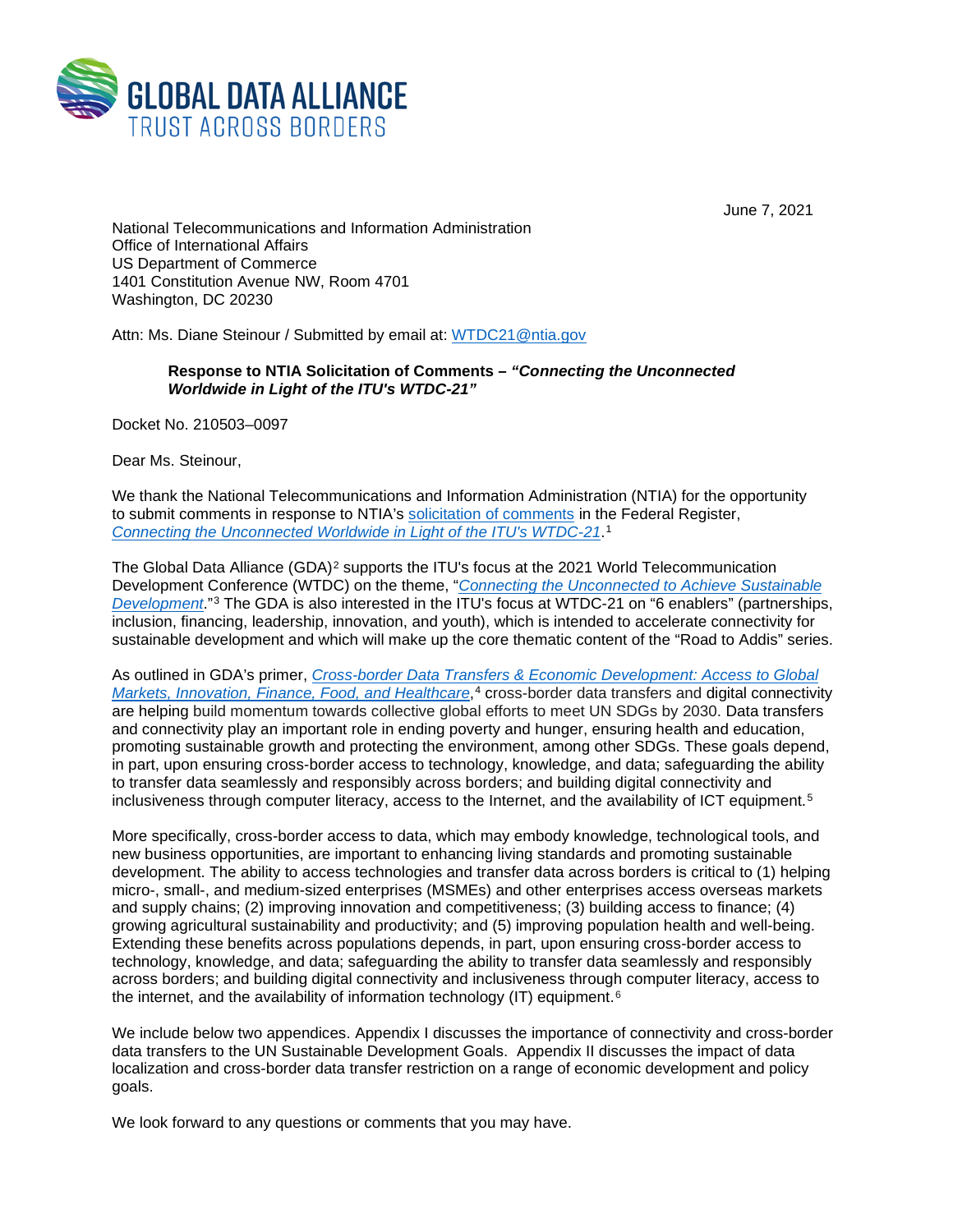# **Appendix I**

#### **Digital Connectivity and Cross-border Data Transfers and the UN Sustainable Development Goals**

Cross-border data transfers and connectivity can help address development-related challenges outlined in the UN Sustainable Development Goals, as outlined below.

- **SDGs 1, 8 and 10: End poverty in all its forms everywhere (SDG 1); Promote sustained, inclusive, and sustainable economic growth, full and productive employment and decent work for all (SDG 8); Reduce inequality within and among countries (SDG 10)**
	- o Cross-border data transfers and digital connectivity can help reduce poverty, facilitate economic growth, and reduce inequality by: (1) spreading economic opportunities wherever digital networks can reach; (2) growing the ability of developing country farmers, entrepreneurs and MSMEs to participate in international commerce; and (3) extending the reach of development assistance agencies to remote and isolated regions.[7](#page-4-6)
- **SDG 2: End hunger, achieve food security and improved nutrition and promote sustainable agriculture.**
	- o Cross-border data transfers and digital connectivity can help promote sustainable agriculture, nutrition, and food security. Farmers are better positioned for success in planting, harvesting, and selling their agricultural products when they have (1) crossborder access to satellite and sensor-driven data that helps inform planting and harvesting decision-making; (2) access to information on sustainable crop development and protection techniques, weather and soil data; and (3) access to reliable cross-border data on sales opportunities and prospective purchasers. Cross-border data transfers also enable optimization of supply chains to ensure that food is distributed in a timely and efficient manner where it is needed most. Furthermore, by enabling small-scale farmers to connect directly to purchasers in export markets, cross-border access to technologies reduce opportunities for arbitrage, allowing farmers to retain more profits.<sup>[8](#page-4-7)</sup>
- **SDG 3: Ensure healthy lives and promote well-being for all at all ages.**
	- o Cross-border data transfers and digital connectivity help ensure healthy lives and wellbeing for all. They improve online healthcare education, patient diagnoses and treatments, pandemic response, and humanitarian medical assistance in many ways. These include, for example, the gathering and analysis of cross-border and crossorganization datasets that help define patterns and support medical research.[9](#page-4-8)
- **SDG 4: Ensure inclusive and equitable quality education and promote lifelong learning opportunities for all**
	- o With increasing dependence on remote learning due to the COVID-19 pandemic, the importance of cross-border data transfers and digital connectivity to inclusive and quality education is more apparent than ever. Cross-border access to remote learning platforms, online textbooks and study materials, and to scientific databases and laboratory resources is important in providing all countries, including developing countries, access to knowledge and participate in remote learning.
- **SDG 5: Achieve Gender Equality and Empower All Women and Girls**
	- $\circ$  Gender divides persist in many economies.<sup>[10](#page-4-9)</sup> Improved connectivity and cross-border access to financial, health, educational, and occupational opportunities can help close those divides.[11](#page-5-0) This means remediating the divide in access to mobile and other ICT equipment and in cross-border access to online tools. Such access can help transcend gender barriers at home by connecting individuals to enabling resources and knowledge.

Cross-border data transfers and digital connectivity can help achieve SDG benchmarks in all of the areas above, reducing poverty and inequality, promoting sustainable and inclusive growth, and creating new economic opportunities.[12](#page-5-1)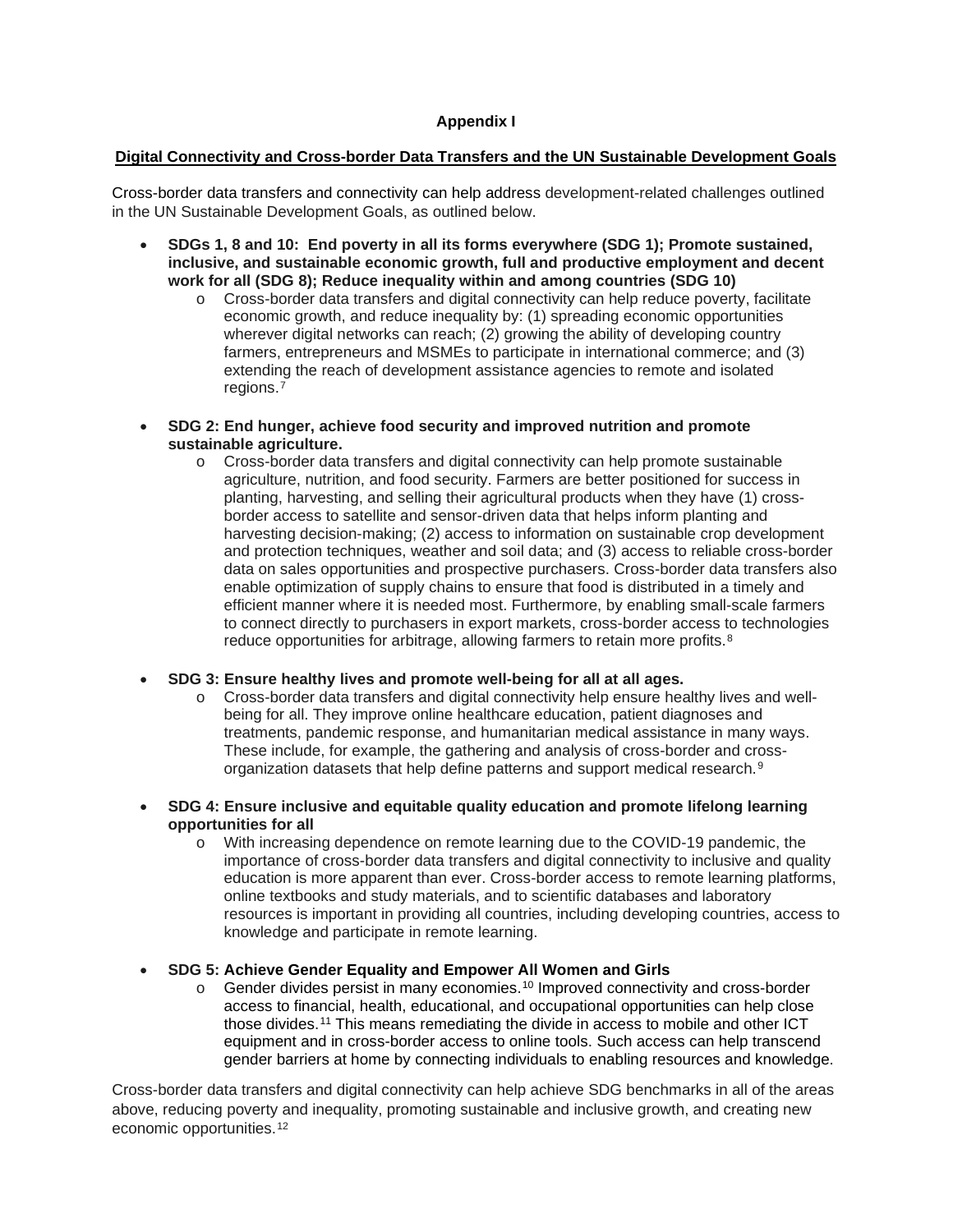## **Appendix II**

## **Impact of Data Localization and Data Transfer Restrictions on Economic and Policy Goals**

- **Impact on Effective Global Connectivity:** Global connectivity relies on real time data transfers for network performance, resilience and resolution of fault occurrences across geographic regions. This integrated monitoring and diagnostic approach is more cost efficient, consistent and secure than a process fragmented by restrictions on data flows. Data localization mandates could undermine global connectivity.
- **Impact on Economic Development**: The World Bank's 2020 *World Development Report* found that, "restrictions on data flows have large negative consequences on the productivity of local companies using digital technologies... Countries would gain on average about 4.5 percent in productivity if they removed their restrictive data policies, whereas the benefits of reducing data restrictions on trade in services would on average be about 5 percent."[13](#page-5-2) Self-isolating digital trade restrictions hinder economic development, reduce productivity, deprive local enterprises of commercial opportunities, and depress export competitiveness.[14](#page-5-3) Such measures are estimated to reduce GDP by up to 1.7 percent in some implementing countries.<sup>[15](#page-5-4)</sup>
- **Impact on Agriculture, Manufacturing, and Other Industries:** Digital trade restrictions are damaging to industries, including agriculture, which accounts for up to 25 percent of GDP and 65 percent of the lower income population in some developing countries.[16](#page-5-5) 75% of the value of cross-border data transfers is reported to accrue to industries including agriculture and manufacturing.[17](#page-5-6) Digital trade and cross-border access to technology and information help smallscale agricultural producers improve crop yields; mitigate crop risks (including losses from pests, disease, and weather-related events); reduce arbitrage by middlemen (up to 70 percent of smallholder production value is captured by intermediaries); and promote sustainability (agriculture accounts for 70 percent of water use, while one third of global food production is either lost or wasted).[18](#page-5-7) Digital trade restrictions undermine those potential gains.
- **Impact on Services Sectors:** The World Bank 2021 *World Development Report* has noted that measures that "restrict cross-border data flows ... [may] materially affect a country's competitive edge in the burgeoning trade of data-enabled services."<sup>[19](#page-5-8)</sup> A 2020 World Economic Forum study found that, "approximately half of cross-border [services] trade is enabled by digital connectivity[, which] ... has allowed developing countries and micro, small and medium-sized enterprises (MSMEs) to export through greater visibility, easier market access and less costly distribution. … Developing countries ... accounted for 29.7% of services exports in [20](#page-5-9)19."<sup>20</sup>
- **Impact on Financial Inclusion:** There remain over 2.5 billion unbanked people worldwide, many living in remote locations lacking physical banking infrastructure.<sup>[21](#page-5-10)</sup> Technologies that leverage data transfers are powerful tools to increase access – particularly as 95% of the world's population is already covered by mobile broadband networks.[22](#page-5-11) USAID estimates that, by enabling digital financial services, the GDP of emerging economies could increase by more than \$3.5 trillion, or 6 percent, by 2025, and that e-commerce could increase international trade by up to \$2.1 trillion by 2030.[23](#page-5-12)
- **Impact on Global Market Access:** Digital trade and data transfers are also critical to reducing the costs of reaching markets outside of developing markets.<sup>[24](#page-5-13)</sup> One recent study estimates that digital tools helped MSMEs across Asia reduce export costs by 82% and transaction times by 29%.[25](#page-5-14) Cross-border access to e-commerce platforms, purchasers, suppliers, and other commercial partners allows local MSMEs to engage in international transactions and create jobs at home.<sup>[26](#page-5-15)</sup> Digital trade restrictions make it harder to achieve these benefits.<sup>[27](#page-5-16)</sup>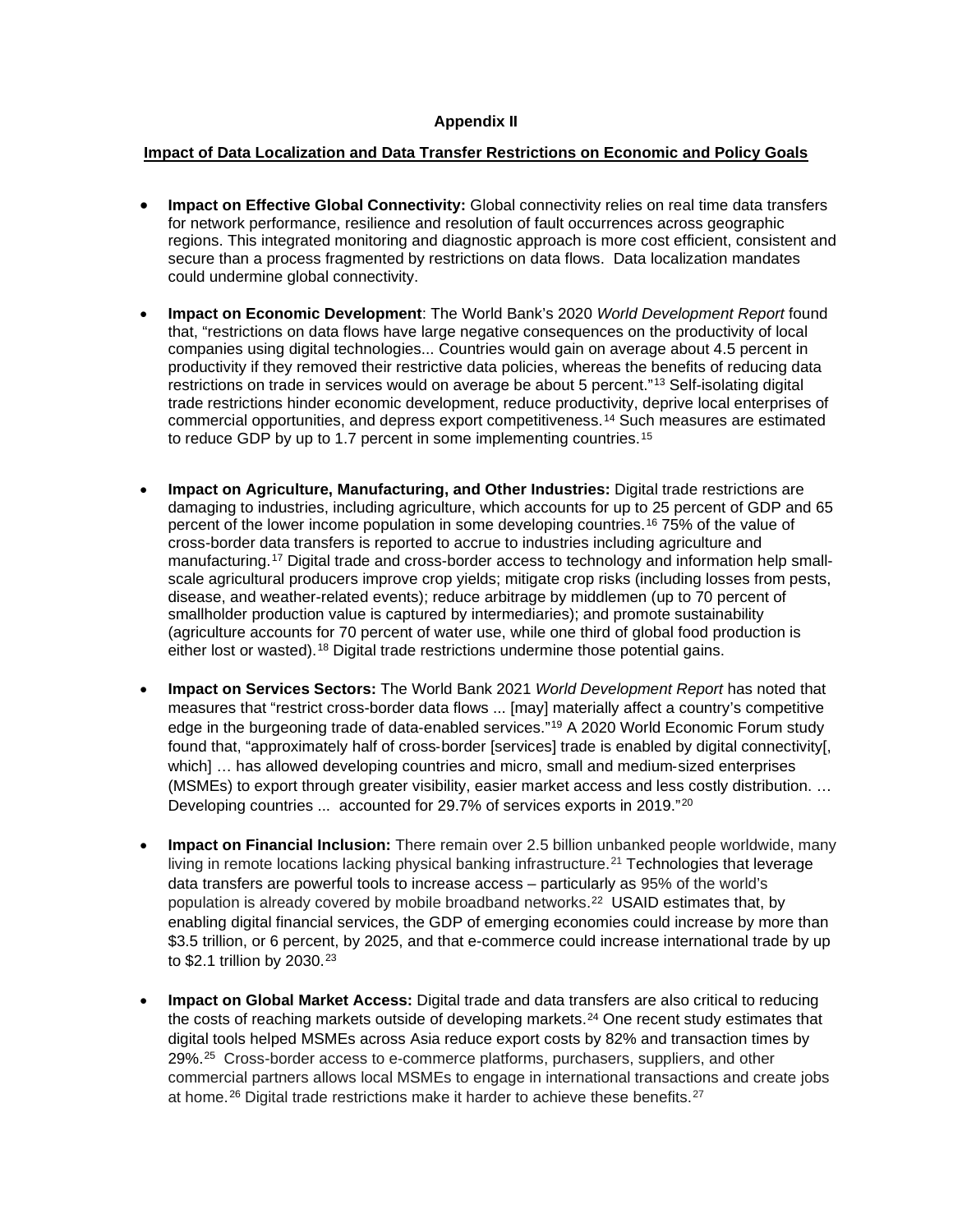- **Impact on IoT Deployment:** A 2021 GSMA study conducted in three developing regions (in South America, South‑East Asia and Africa) indicates that data localization measures on Internet of Things (IoT) applications and Machine-to-Machine (M2M) data could result in:
	- o Loss of 59‑68% of their productivity and revenue gains;
	- o Investment losses ranging from \$4‑5 billion;
	- o Job losses ranging from 182,000‑372,000 jobs.[28](#page-6-0)
- **Impact on Productivity:** Local enterprises rely on digital trade and data transfers to increase productivity, drive quality, and improve output in other ways.[29](#page-6-1) To foster an environment that supports the design, production, and sale of products and services for domestic and export sales, it is important to increase the availability of IT products and services, and safeguard the ability to receive and transmit information across regional and global IT networks.
- **Impact on Cybersecurity**: Data localization mandates and cross-border data transfer restrictions are often advanced on the premise that such restrictions are necessary to ensure cybersecurity. However, *how* data is protected is more important to security than *where* it is stored, and transfer restrictions often result in *weaker*, not *stronger*, cybersecurity. Cross-border data transfers help improve cybersecurity because these transfers allow for cybersecurity tools to monitor traffic patterns, identify anomalies, and divert potential threats in ways that depend on global access to real-time data. Mandating data localization and restricting the ability to transfer and analyze data in real time creates unintended vulnerabilities.<sup>[30](#page-6-2)</sup>
- **Impact on Privacy**: Data localization mandates and cross-border data transfer restrictions are often advanced on the premise that such restrictions are necessary to protect privacy. In fact, *how* organizations protect personal information is more important to privacy than *where* the information is stored. Organizations with operations abroad typically implement procedures to ensure that personal information is protected even when transferred outside of the country. To that end, organizations often rely on internationally recognized privacy best practices and an array of approved data transfer mechanisms.[31](#page-6-3)
- **Impact on Inclusiveness:** Numerous organizations have underscored the importance of access to technology and digital trade, among other digital policy measures, to address inclusiveness challenges. [32](#page-6-4) UN Sustainable Development Goal No. 5.b sets a goal of "enhance[ing] the use of enabling technology, in particular information and communications technology, to promote the empowerment of women." According to the World Economic Forum, "despite having less access to technology, women use digital platforms to their advantage… [F]our out of five small businesses engaged in cross-border e-commerce are women-owned, while just one in five firms engaged in offline trade is headed by women."[33](#page-6-5) Data localization mandates and cross-border data transfer restrictions undermine these economic opportunities. Such restrictions are also associated with measures that are misused in some countries to target racial, ethnic, religious, and other communities.
- **Impact on Healthcare:** Digital trade and data transfers also aid in the delivery of remote health services for medically underserved populations and the search for medical treatments. Crossborder access to data and cloud-enabled technologies enable online healthcare education efforts and cross-border humanitarian assistance;<sup>[34](#page-6-6)</sup> cross-border access to clinical testing to address not only globally prevalent, but also rare and neglected diseases; and consultations between remote providers in one country with specialists located at research facilities abroad. Cross-border consolidation of anonymized data sets from around the world also allows for real-time statistical tracking, analytics, and monitoring of aggregated anonymized data—resulting in a better grasp and more rapid response to emerging epidemics or localized disease outbreaks.<sup>[35](#page-6-7)</sup>
- **Impact on Regulatory Compliance**: Some claim that data localization mandates and data transfer restrictions ensure governmental access to data for regulatory or investigatory purposes. The location of the data, however, is not the determining factor. On the contrary, "data localization requirements can increase … operational risks, hinder risk management and compliance, and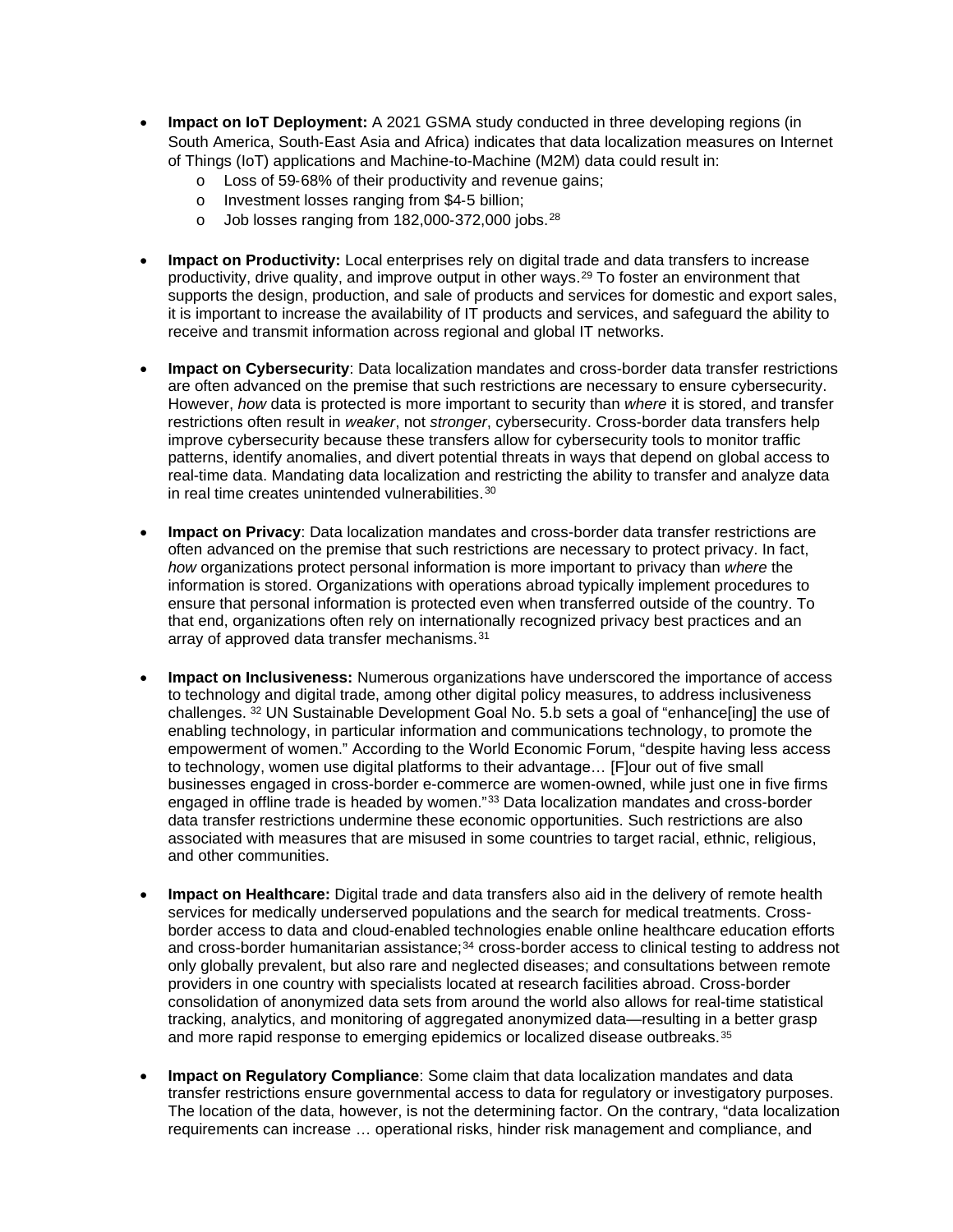inhibit financial regulatory and supervisory access to information." <sup>[36](#page-6-8)</sup> Likewise, data transfers are critical to other public policy priorities, including financial fraud monitoring and prevention; antimoney laundering; anti-corruption; and other legal compliance objectives.

- **Impact on Innovation:** Some claim that data localization mandates and data transfer restrictions promote innovation. On the contrary, innovation in BDCs benefits from an increase – not a decrease – in cross-border access to technology, ICT connectivity, and digital trade. The UN Sustainable Development Goals 9.b and 9.c stress support for "domestic technology development, research and innovation in developing countries, including by ensuring a conducive policy environment for, inter alia, industrial diversification and value addition to commodities," as well as "increasing access to information and communications technology and strive to provide universal and affordable access to the Internet in least developed countries." Data localization mandates and data transfer restrictions undermine innovation —from accessing global scientific and technical research databases, to engaging in cross-border research and development (R&D), to securing regulatory product approvals for new products and services.<sup>[37](#page-6-9)</sup>
- **Impact on COVID-19 Recovery:** As governments seek to limit the spread of COVID-19, digital trade and cross-border access to technology have become essential for countries seeking to sustain jobs, health, and education. This is particularly true for the [remote work,](https://globaldataalliance.org/downloads/10052020cbdtremotework.pdf) [remote health,](https://globaldataalliance.org/downloads/09152020cbdtremotehealth.pdf) [supply chain management,](https://globaldataalliance.org/downloads/03182021gdaprimersupplychain.pdf) and [innovation-](https://globaldataalliance.org/downloads/04012021cbdtinnovation.pdf)related technologies that depend on cross-border access to cloud computing resources.[38](#page-6-10) Digital trade and data transfer restrictions complicate the economic recovery from COVID-19.

<span id="page-4-2"></span><sup>3</sup> <https://www.itu.int/en/ITU-D/Conferences/WTDC/WTDC21/R2A/Pages/default.aspx>

<span id="page-4-3"></span><sup>4</sup> *See* Global Data Alliance, *Cross-border Data Transfers & Economic Development: Access to Global Markets, Innovation, Finance, Food, and Healthcare* (2021), at:<https://globaldataalliance.org/downloads/05062021econdevelopments1.pdf>

<span id="page-4-4"></span><sup>5</sup> Remote work, remote health, and remote educational tools have helped provide resilience and operational continuity for the organizations upon which workforces, students, and patients depend. Bridging the digital divide through data transfers and digital connectivity is equally important for MSMEs in need of new ways of reaching customers at home and abroad amidst the disruptions of COVID-19. *See* Global Data Alliance, *The Cross-Border Movement of Data: Creating Jobs and Trust Across Borders in Every Sector* (2020), at<https://www.globaldataalliance.org/downloads/GDAeverysector.pdf> ; See Global Data Alliance, *Jobs in All Sectors Depend Upon Data Flows* (2020), a[t https://www.globaldataalliance.org/downloads/infographicgda.pdf](https://www.globaldataalliance.org/downloads/infographicgda.pdf)

<span id="page-4-5"></span><sup>6</sup> In addition to a country's policy on cross-border data transfers, its performance in digital connectivity metrics—including cellular, internet. and broadband penetration levels; access to affordable and reliable ICT equipment; and levels of computer literacy—are important factors in enabling these benefits. WEF's Internet for All initiative in East Africa, the SMART Africa Alliance, and digital initiatives under the African Continental Free Trade Area are important fora to advance both connectivity and computer literacy priorities and inclusive cross-border data policies.

<span id="page-4-6"></span><sup>7</sup> <https://globaldataalliance.org/downloads/10052020cbdtremotework.pdf>

<span id="page-4-8"></span><sup>9</sup> *See e.g.,* <https://globaldataalliance.org/downloads/09152020cbdtremotehealth.pdf>

<span id="page-4-0"></span><sup>1</sup> NTIA, *Request for Comments – Connecting the Unconnected Worldwide in Light of the ITU's WTDC-21* (2021), at <https://www.ntia.gov/federal-register-notice/2021/request-comments-connecting-unconnected-worldwide-wtdc-21>

<span id="page-4-1"></span><sup>&</sup>lt;sup>2</sup> The Global Data Alliance is a cross-industry coalition of companies that are committed to high standards of data responsibility and that rely on the ability to transfer data around the world to innovate and create jobs. GDA members include BSA members and Abbott, American Express, Amgen, AT&T, Citi, Cortex, ExxonMobil, General Motors, Lumen, LEGO, Mastercard, Medtronic, Panasonic, Pfizer, RELX, Roche, United Airlines, Verizon, Visa, and UDS Technology. BSA members include Adobe, Atlassian, Autodesk, Bentley Systems, Box, CNC/Mastercam, DocuSign, IBM, Informatica, MathWorks, Microsoft, Okta, Oracle, PTC, Salesforce, ServiceNow, Siemens Industry Software Inc., Slack, Splunk, Trend Micro, Trimble Solutions Corporation, Twilio, and Workday. BSA | The Software Alliance administers the Global Data Alliance. For more information on the Global Data Alliance, please see:<https://www.globaldataalliance.org/downloads/aboutgda.pdf>

<span id="page-4-7"></span><sup>&</sup>lt;sup>8</sup> See generally, [https://software.org/wp-content/uploads/Every\\_Sector\\_Software\\_Agriculture.pdf](https://software.org/wp-content/uploads/Every_Sector_Software_Agriculture.pdf)

<span id="page-4-9"></span><sup>&</sup>lt;sup>10</sup> COVID-19 has led to disproportionate impacts on many women globally. See e.g., United Nations. 2020. "The Impact of COVID-19 on Women." United Nations, April 9, 2020. https://www.unwomen.org/-/media/headquarters/attachments/ sections/library/publications/2020/policy-brief-the-impact-of-covid-19-on-women-en.pdf?la=en&vs=1406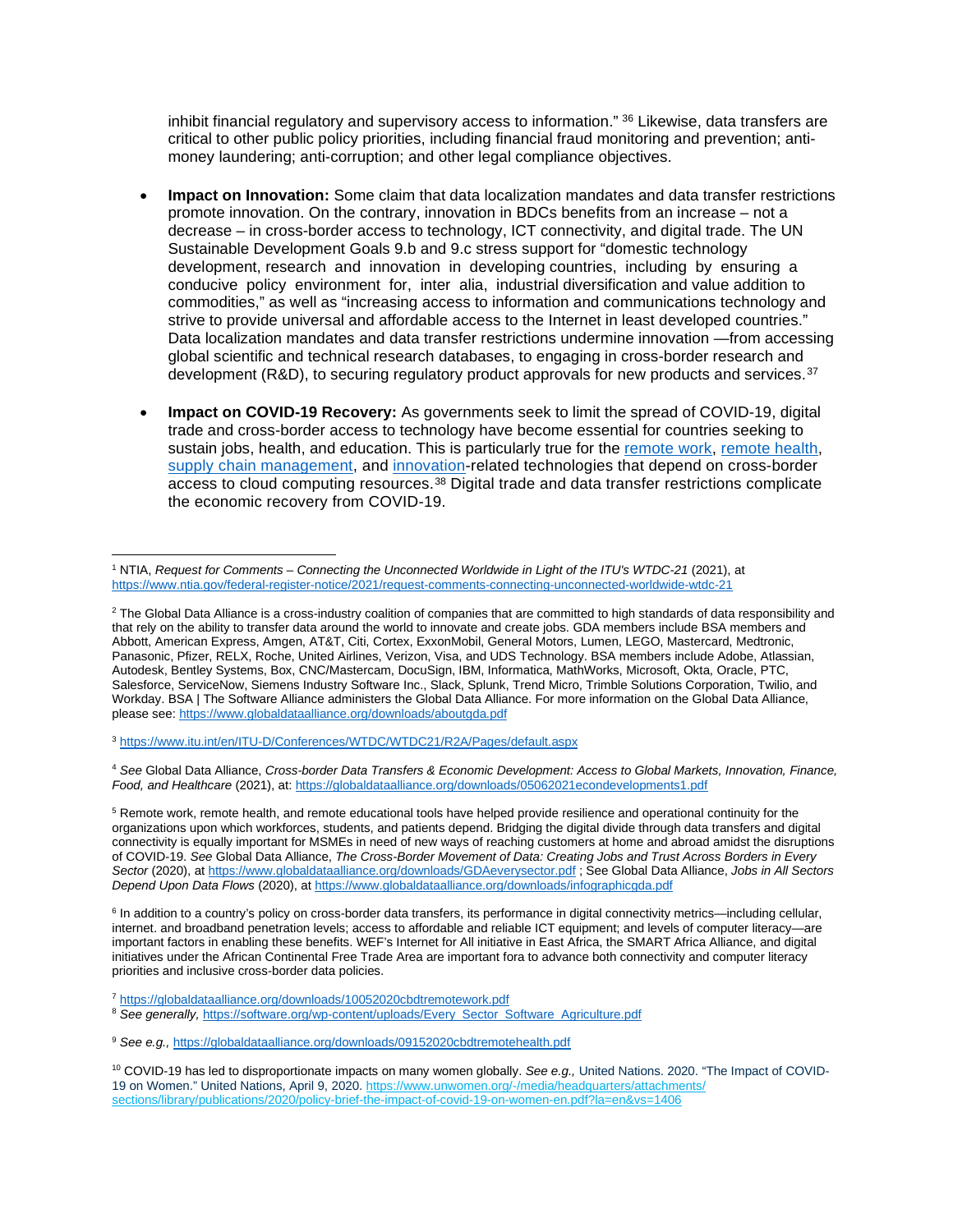#### <span id="page-5-0"></span><sup>11</sup> IFC, *COVID-19 and the Insurance Industry: Why a Gender-Sensitive Response Matters* (2020).

<span id="page-5-1"></span> $12$  Data transfers and connectivity also support sustainable development in other areas, including:

- Innovation, industrialization, resilient infrastructure, and inclusive cities (SDGs 9, 11);
- Environmental protection and sustainability (SDGs 6-7, 13-15);
- Transparent and inclusive systems of governance (SDG 16); and

Data transfers support these SDGs in various ways, including by:

• Supporting transnational R&D efforts to find tomorrow's medical treatments and engineering innovations;

- Harnessing data analytics insights from global environmental data sets to improve outcomes in marine and terrestrial conservation and sustainability, as well as to take more effective action on climate change;
- Supporting open, secure, and inclusive digital ecosystems; and
- Providing citizens with access to information and counteract state efforts to repress individual rights and freedoms.

<span id="page-5-2"></span><sup>13</sup> World Bank[, World Development Report](https://www.worldbank.org/en/publication/wdr2020) (2020), at:<https://www.worldbank.org/en/publication/wdr2020>

<span id="page-5-3"></span><sup>14</sup> *See e.g.,* Ferracane et al., *[The Costs of Data Protectionism,](https://voxeu.org/article/cost-data-protectionism)* VOX (2018); Ferracane et al., *[Do Data Policy Restrictions Impact the](https://ecipe.org/wp-content/uploads/2018/10/Do-Data-Policy-Restrictions-Impact-the-Productivity-Performance-of-Firms-and-Industries-final.pdf)  [Productivity Performance of Firms and Industries?](https://ecipe.org/wp-content/uploads/2018/10/Do-Data-Policy-Restrictions-Impact-the-Productivity-Performance-of-Firms-and-Industries-final.pdf)* ECIPE Digital Trade Estimates Working Paper No. 1 (2019); Lund et al., [Defending Digital Globalization,](https://www.mckinsey.com/mgi/overview/in-the-news/defending-digital-globalization) McKinsey Global Institute (2017). Access to foreign markets, innovation, education, and economic growth are all jeopardized by governmental measures that: (1) block cross-border access to information; (2) interfere with the circulation of technology, knowledge, and commercial data; (3) restrict connectivity to the Internet; (4) deny MSMEs and other local enterprises or citizens opportunities to engage with the technologies they need to engage with the economy. *See*  <https://hbr.org/2017/07/60-countries-digital-competitiveness-indexed>

<span id="page-5-4"></span><sup>15</sup> *See* Lee-Makiyama et al., *The Costs of Data Localization*, ECIPE Occasional Paper (2014), at[: https://ecipe.org/wp](https://ecipe.org/wp-content/uploads/2014/12/OCC32014__1.pdf)[content/uploads/2014/12/OCC32014\\_\\_1.pdf](https://ecipe.org/wp-content/uploads/2014/12/OCC32014__1.pdf) 

<span id="page-5-5"></span><sup>16</sup> World Bank, *Agriculture and Food* (2020)[, https://www.worldbank.org/en/topic/agriculture/overview](https://www.worldbank.org/en/topic/agriculture/overview)

<span id="page-5-6"></span><sup>17</sup> *See* Global Data Alliance, *The Cross-Border Movement of Data: Creating Jobs and Trust Across Borders in Every Sector* (2020), at [https://www.globaldataalliance.org/downloads/\[\]everysector.pdf](https://www.globaldataalliance.org/downloads/GDAeverysector.pdf) ; See Global Data Alliance, *Jobs in All Sectors Depend Upon Data Flows* (2020), a[t https://www.globaldataalliance.org/downloads/infographic\[\].pdf;](https://www.globaldataalliance.org/downloads/infographicgda.pdf) Global Data Alliance, *Cross-Border Data Transfers Facts and Figures* (2020), a[t https://www.globaldataalliance.org/downloads/\[\]factsandfigures.pdf](https://www.globaldataalliance.org/downloads/gdafactsandfigures.pdf)

<span id="page-5-7"></span><sup>18</sup> *See e.g.,* Global Data Alliance, *Access to Global Markets, Innovation, Finance, Food, and Healthcare* (2021) (forthcoming); Every Sector Is a Software Sector: Agriculture[, https://software.org/wp-content/uploads/Every\\_Sector\\_Software\\_Agriculture.pdf;](https://software.org/wp-content/uploads/Every_Sector_Software_Agriculture.pdf) World Bank, *Agriculture and Food* (2020)[, https://www.worldbank.org/en/topic/agriculture/overview;](https://www.worldbank.org/en/topic/agriculture/overview) IDB Climate Smart Agriculture, *Thematic Paper: Climate-Smart Agriculture* (Revised Version), p. 5[, http://www.iadb.org/document.cfm?id=EZSHARE-1914875107-](http://www.iadb.org/document.cfm?id=EZSHARE-1914875107-52) [52.](http://www.iadb.org/document.cfm?id=EZSHARE-1914875107-52) The IDB explains the underlying challenge that cross-border access to technologies and export markets can help ameliorate: "Smallholders typically capture a low share of the final value of its products and encounter non-transparent commercialization markets and difficulties in buying inputs and selling their products at fair prices. On top of that, small farm holders typically face limited access to export to new markets and unfavorable prices in international trade, and they are particularly vulnerable to volatility in commodity prices."

<span id="page-5-8"></span><sup>19</sup> World Bank, *World Development Report – Data For Better Lives* (2021), at: <https://openknowledge.worldbank.org/bitstream/handle/10986/35218/9781464816000.pdf>

<span id="page-5-9"></span><sup>20</sup> World Economic Forum, *Paths Towards Free and Trusted Data Flows* (2020).

<span id="page-5-10"></span><sup>21</sup> USAID, US Global Development Lab website, available at:<https://www.usaid.gov/digital-development/digital-finance>

<span id="page-5-11"></span><sup>22</sup> Ericsson. 2019. *Ericsson Mobility Report November 2019,* at<https://www.ericsson.com/en/mobility-report/reports/november-2019>

<span id="page-5-12"></span><sup>23</sup> USAID Digital Strategy, p. 9; *see also See* Global Data Alliance, *Access to Global Markets, Innovation, Finance, Food, and Healthcare* (2021), a[t https://globaldataalliance.org/downloads/05062021econdevelopments1.pdf](https://globaldataalliance.org/downloads/05062021econdevelopments1.pdf)

<span id="page-5-13"></span><sup>24</sup> Global Data Alliance, *Cross-Border Data Transfers and Supply Chain Management* (2021), at [https://globaldataalliance.org/downloads/03182021\[\]primersupplychain.pdf](https://globaldataalliance.org/downloads/03182021gdaprimersupplychain.pdf)

<span id="page-5-14"></span> $^{25}$  Micro-Revolution: The New Stakeholders of Trade in APAC, Alphabeta, 2019. Likewise, the Asia Development Bank Institute estimates that electronic commerce platforms, which operate on the basis of cross-border data transfers, have helped some local firms reduce the cost of distance in trade by 60%. Asia Development Bank Institute, *The Development Dimension of E-Commerce in Asia: Opportunities and Challenges* (2016), at[: https://www.adb.org/sites/default/files/publication/185050/adbi-pb2016-2.pdf](https://www.adb.org/sites/default/files/publication/185050/adbi-pb2016-2.pdf)

<span id="page-5-15"></span><sup>26</sup> USAID Digital Strategy, p. 37. As USAID has explained,"[d]igital ecosystems have the potential to equip informal merchants, women entrepreneurs, smallholder farmers, and MSMEs engaged in cross-border trade with access to markets, information, and finance. These diverse users require trustworthy services that reflect their needs. ... [D]igital trade that spans borders depends on free data flows, digitized customs, and innovations in trade finance made possible by new approaches to lending."

<span id="page-5-16"></span><sup>27</sup> *See* Global Data Alliance, *Access to Global Markets, Innovation, Finance, Food, and Healthcare* (2021), at <https://globaldataalliance.org/downloads/05062021econdevelopments1.pdf>